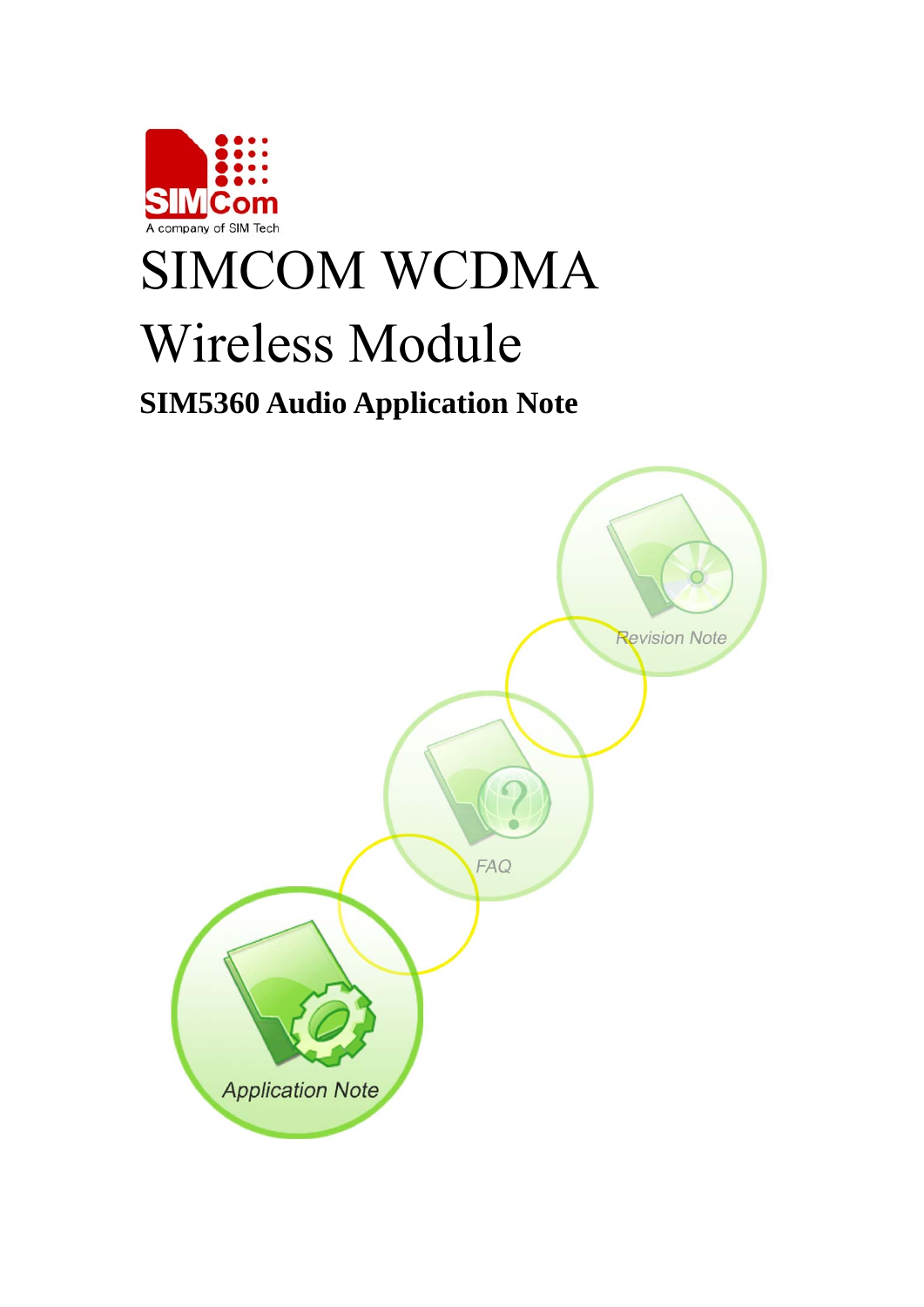| Document Title:      | SIM5360 Audio Application Note          |
|----------------------|-----------------------------------------|
| <b>Version:</b>      | 1.01                                    |
| <b>Date:</b>         | 2014-06-20                              |
| <b>Status:</b>       | Release                                 |
| Document Control ID: | AN SIM5360 Audio Application Note V1.01 |

#### **General Notes**

SIMCom offers this information as a service to its customers, to support application and engineering efforts that use the products designed by SIMCom. The information provided is based upon requirements specifically provided to SIMCom by the customers. SIMCom has not undertaken any independent search for additional relevant information, including any information that may be in the customer's possession. Furthermore, system validation of this product designed by SIMCom within a larger electronic system remains the responsibility of the customer or the customer's system integrator. All specifications supplied herein are subject to change.

#### **Copyright**

This document contains proprietary technical information which is the property of SIMCom Limited., copying of this document and giving it to others and the using or communication of the contents thereof, are forbidden without express authority. Offenders are liable to the payment of damages. All rights reserved in the event of grant of a patent or the registration of a utility model or design. All specification supplied herein are subject to change without notice at any time.

*Copyright © Shanghai SIMCom Wireless Solutions Ltd. 2014*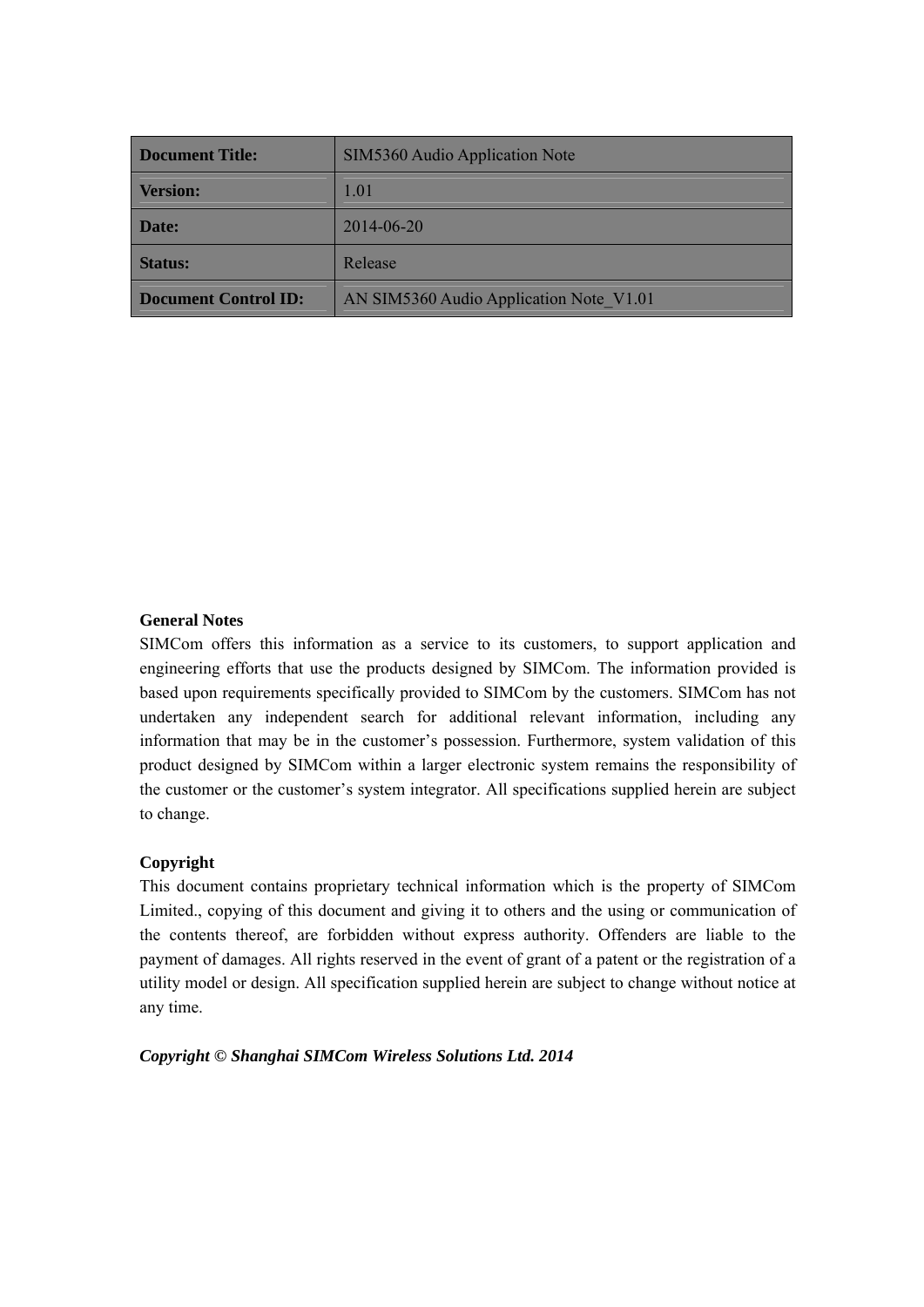

# <span id="page-2-0"></span>**Contents**

| Þ |  |
|---|--|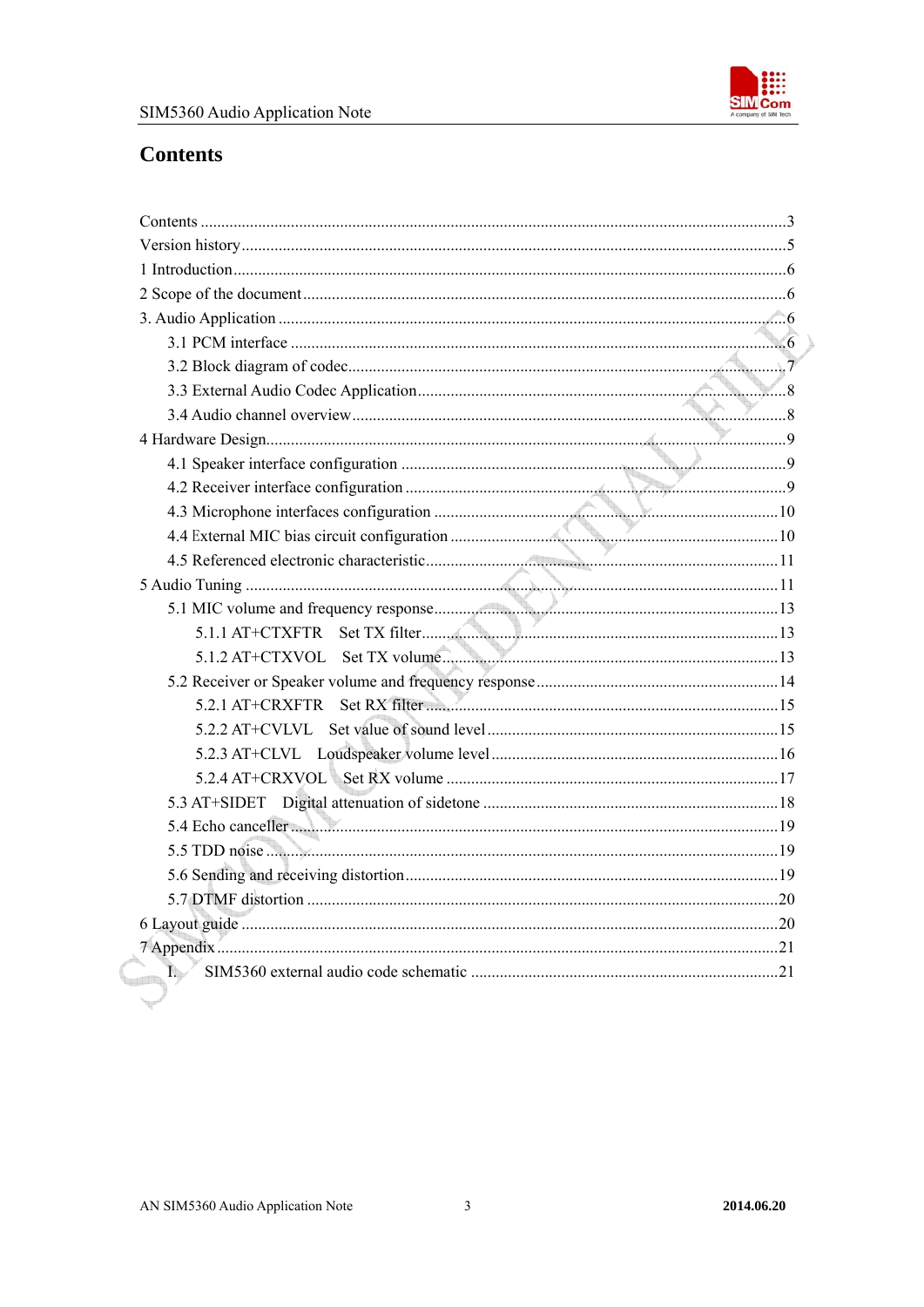

# **Figure Index**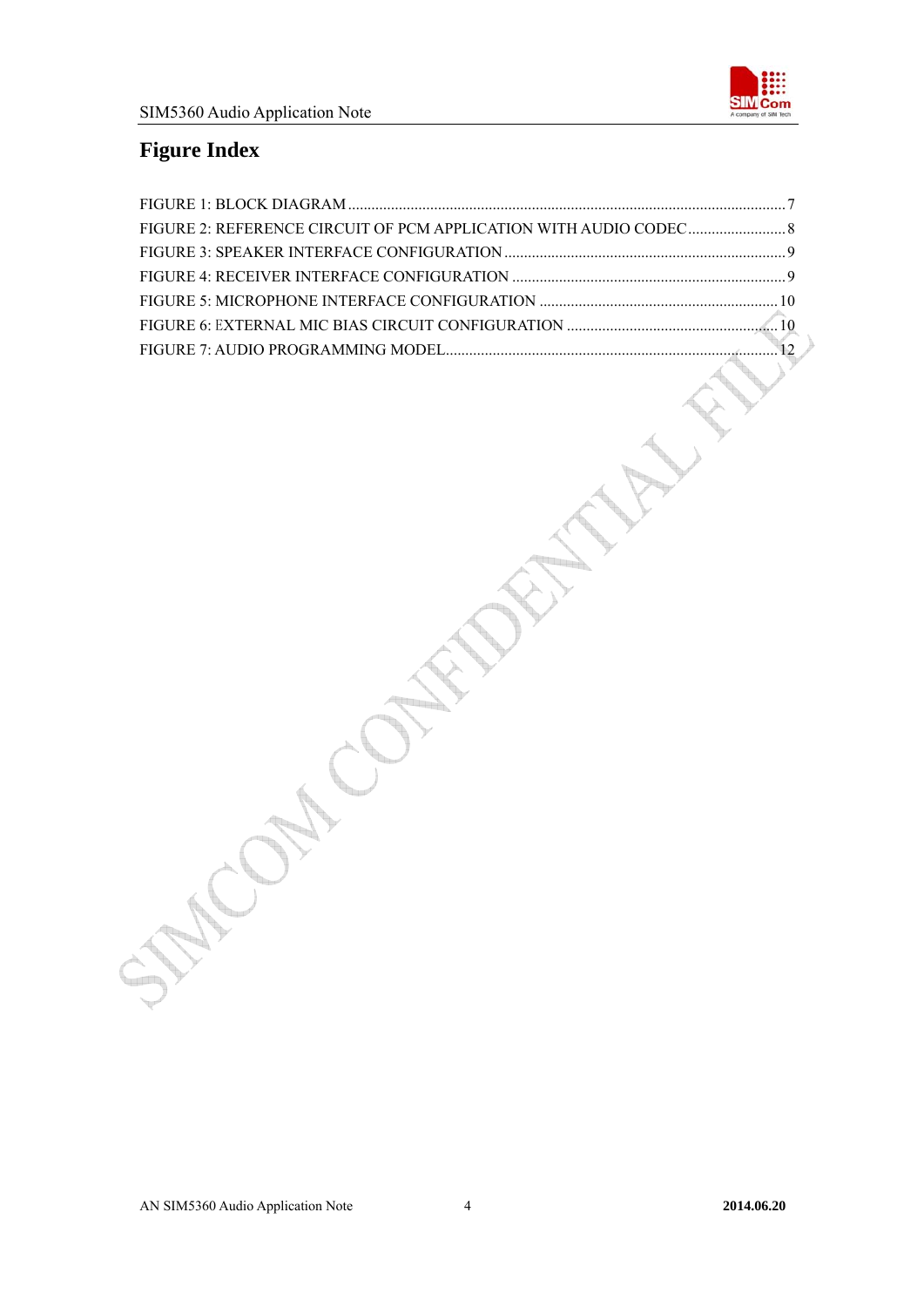

# <span id="page-4-0"></span>**Version history**

| Date       | <b>Version</b> | <b>Description of change</b> | Author |  |
|------------|----------------|------------------------------|--------|--|
| 2014-06-20 | $1.01\,$       | Origin                       | Libing |  |
|            |                |                              |        |  |
|            |                |                              |        |  |
|            |                |                              |        |  |
|            |                |                              |        |  |
|            |                |                              |        |  |
|            |                |                              |        |  |
|            |                |                              |        |  |
|            |                |                              |        |  |
|            |                |                              |        |  |
|            |                |                              |        |  |
|            |                |                              |        |  |
|            |                |                              |        |  |
|            |                |                              |        |  |
|            |                |                              |        |  |
|            |                |                              |        |  |
|            |                |                              |        |  |
|            |                |                              |        |  |
|            |                |                              |        |  |
|            |                |                              |        |  |
|            |                |                              |        |  |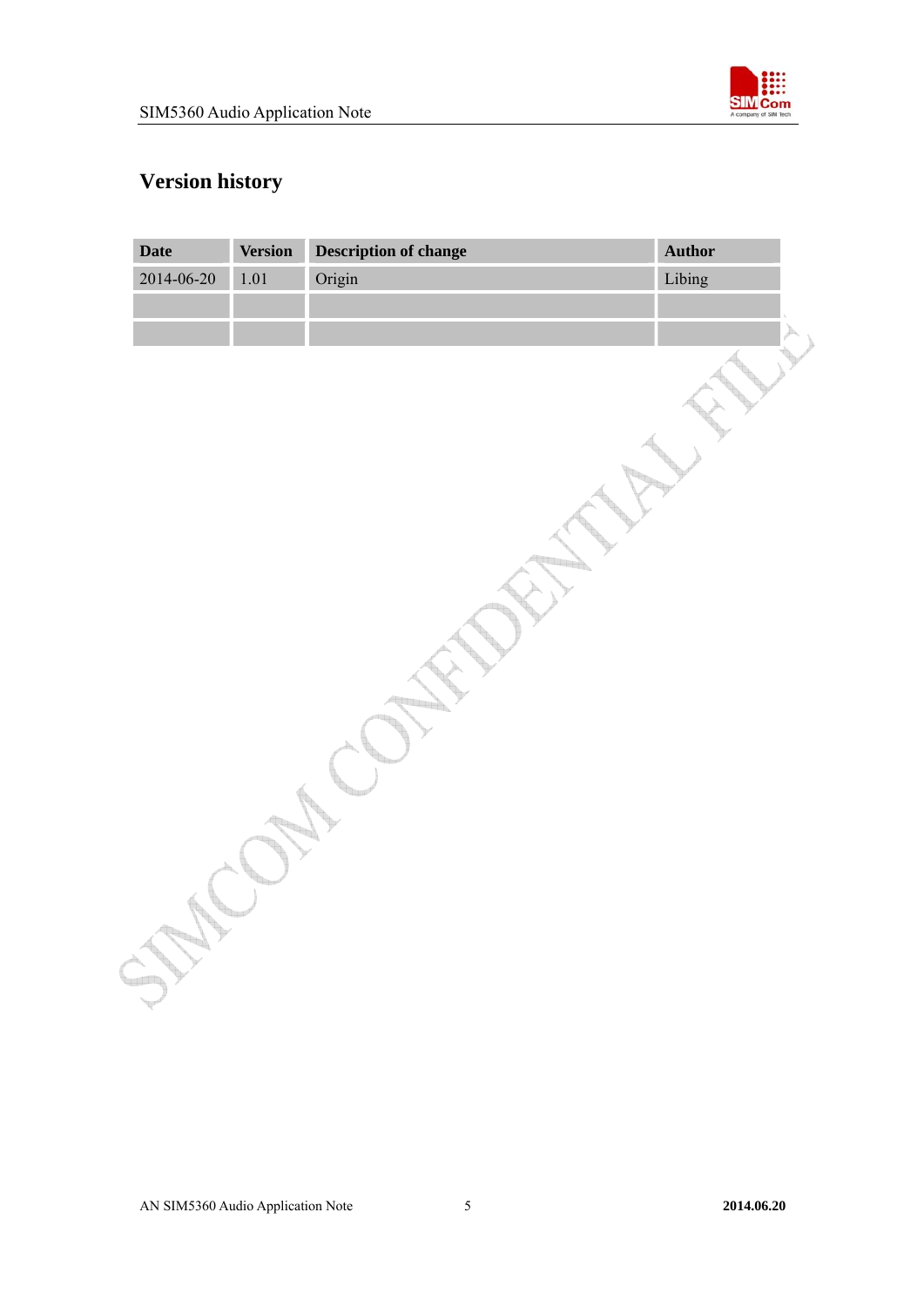

# <span id="page-5-0"></span>**1 Introduction**

SIM5360 provides some AT commands for audio tuning. This document describes how to design and tune the audio part for best performance of SIMCOM WCDMA wireless module. (SIM5360 represents the series which is stated below.)

# **2 Scope of the document**

This document is intended for the following versions of the SIMCom modules •SIM5360

# **3. Audio Application**

# **3.1 PCM interface**

#### **Table 1: PCM mode**

| PCM mode  | <b>SYNC</b> | <b>CLK</b> | <b>MODE</b>  | Format                                         | <b>Slot</b>                                                                  |
|-----------|-------------|------------|--------------|------------------------------------------------|------------------------------------------------------------------------------|
| Auxiliary | 8KHz        | 128KHz     | Master       | $A$ -law $(8 \text{ bits})$                    | Only slot 0                                                                  |
| Primary   | 8KHz        | 2.048MHz   | Slave/Master | $v$ -law $(8 \text{ bits})$<br>linear(16 bits) | $0 \sim 15$ (Changed by AT)<br>command:<br>$at+cpcmslot)$<br>Default: slot 0 |

The default PCM interface on power up is the auxiliary PCM interface. Under PCM, the data is output on the rising edge of PCM\_CLK and sampled at the falling edge of PCM\_CLK. Primary PCM is disabled at power up or when RESET is asserted, but you can use AT command to enable the primary PCM mode.

PCM Interface can be operated in Master and Slave mode. When the PCM interface is configured, PCM Tx data will be routed from the external codec Mic through the DSP encode path in the Module. PCM Rx data will be routed through the DSP decode path to the external codec speaker. When using the PCM Interface, the Module can be set either into Master Mode or Slave Mode.

In Master Mode, the Module drives the clock and sync signals that are sent out to the external codec via the PCM Interface. When in Slave Mode, the external codec drives the clock and sync signals that are sent to the Module.

AN SIM5360 Audio Application Note6 **2014.06.20**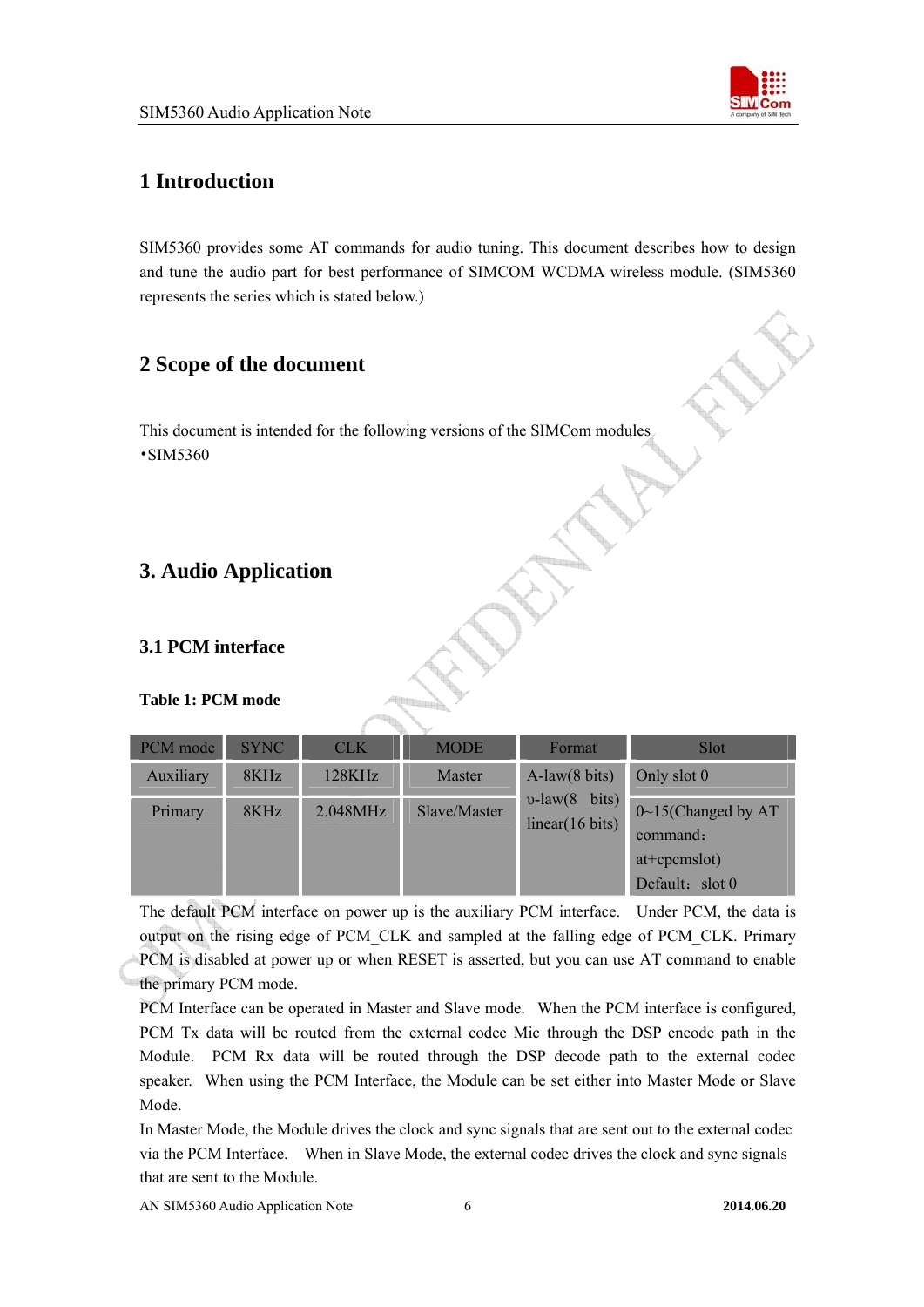

<span id="page-6-0"></span>Configuration Mode can be selected either primary or auxiliary. Primary configuration mode uses 2.048MHz clock and 8kHz short sync clock, and auxiliary configuration mode uses 128kHz clock and 8kHz long sync clock. One important consideration is that Slave mode is only available for use with Primary configuration Mode. PCM formats can also be chosen by AT command.

#### *Note:*

*1. PCM interface can be control by AT command. For more details please refer to SIM5360\_ATC\_EN\_V1.xx.doc* 

*2. Timing of SIM5360 pcm please refer to SIM5360\_Hardware\_Design\_V1.xx.doc* 

#### **3.2 Block diagram of codec**

The block diagram of the SIM5360 and external audio codec is described in the figure below. .

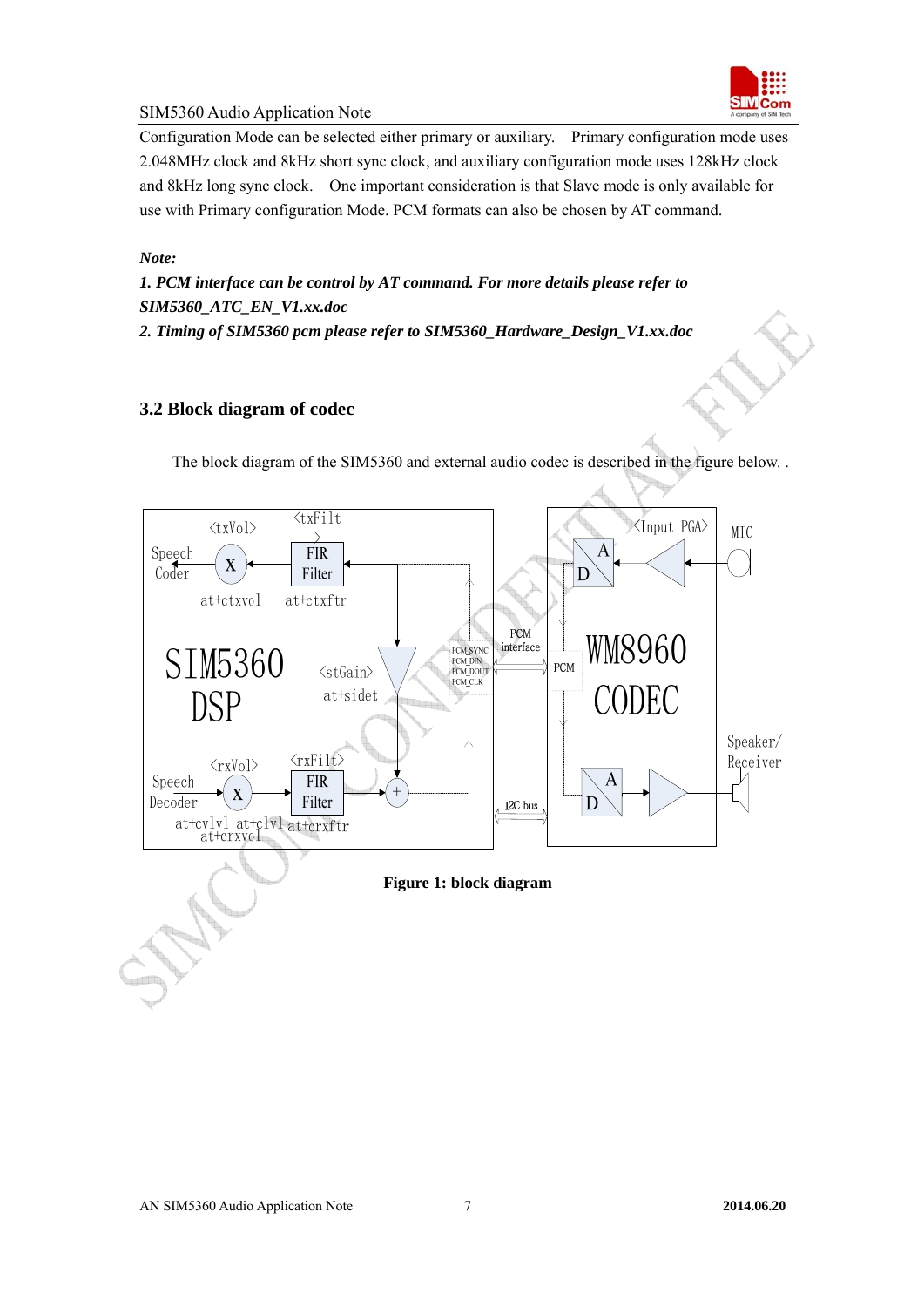

# <span id="page-7-0"></span>**3.3 External Audio Codec Application**

3V\_VBAT\_1,8V 26MHz CXO **10KR VDD** OUT **MCLK** AVDD SPKVDD1<br>SPKVDD2 GPIO42 **VCONT GND** DCVDD<br>DBVDD PCM\_DIN 2. 2K **ADCDAT MICBIAS** PCM DOUT **DACDAT MODULE** LINPUT2 PCM\_SYNC LINPUT1 **DACLRCK** PCM\_CLK **BCLK**  $\overline{22 \text{ ohm}}$ SPK\_LP I<sub>2C</sub> SCL  $SCLK$  $\sqrt{\frac{12C_{\text{SDA}}}{12C_{\text{SDA}}}}$ SPK\_LN  $\overline{\text{SDIN}}$ **WM8960** SPK  $\overline{NC}$  $10K$  $10K$  $1.8V$ 

The following figure is the reference design of SIM5360 PCM interface and external codec IC.

**Figure 2: Reference Circuit of PCM Application with Audio Codec** 

# **3.4 Audio channel overview**

The table below shows the audio channels of SIM5360 wireless module.

#### **Table 2: Audio channels**

| <b>Module</b>  |                            | <b>Audio Channel</b>                              | <b>Note</b> |
|----------------|----------------------------|---------------------------------------------------|-------------|
| <b>SIM5360</b> | Handset:<br>$AT+CSDVC = 1$ | Input: LINPUT2, LINPUT1<br>Output: HP L           |             |
|                | Headset:<br>$AT+CSDVC=2$   | Input: LINPUT2, LINPUT1<br>Output: HP L           |             |
|                | Handfree:<br>$AT+CSDVC=3$  | Input: LINPUT2, LINPUT1<br>Output: SPK LP, SPK LN |             |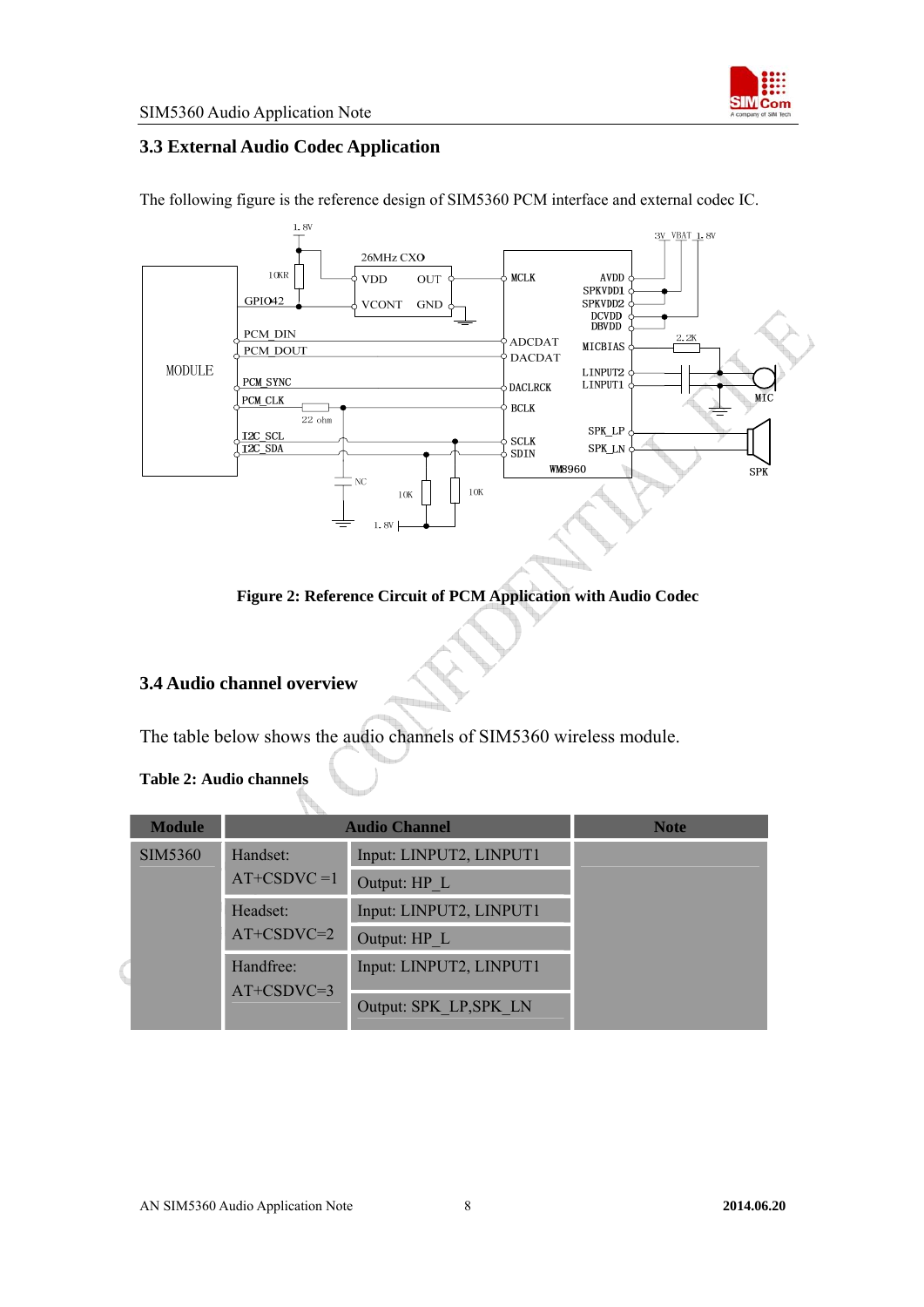

# <span id="page-8-0"></span>**4 Hardware Design**

# **4.1 Speaker interface configuration**



**Figure 3: Speaker interface configuration** 

Because SPK\_LP and SPK\_LN are outputs of Class-D audio amplifier, optional EMI filtering is shown at Figure 1; these components (two ferrite beads and two capacitors) can be added to reduce electromagnetic interference. If used, they should be located near the SPK\_LP and SPK\_LN. Considerable current flows between the audio output pins and the speaker, so wide PCB traces are recommended  $\sim$  20 mils). 8Ohm speaker is suggested. And the SPK LP and SPK LN should layout differential, and they should be far away from VBAT, RF signals, clock and other high power or high frequency signals.

# **4.2 Receiver interface configuration**



**Figure 4: Receiver interface configuration**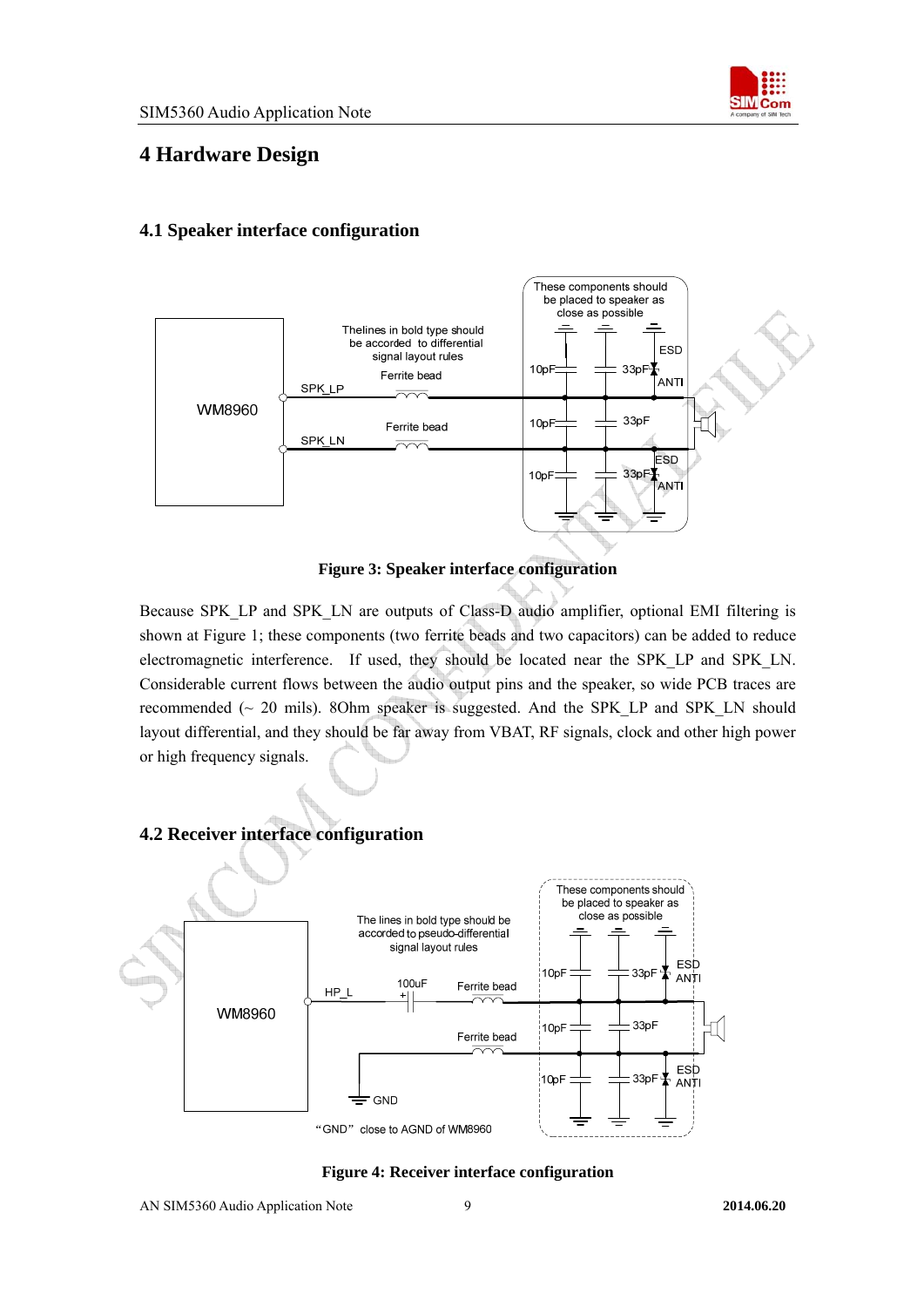

<span id="page-9-0"></span>33p and 10p are suggested to be added beside the 32 Ohm receiver to reduce RF interfere. The width of HP\_L line is typical 6 mils to reduce impedance. They should be far away from VBAT, RF signals, clock and other high power or high frequency signals. HP L and it's return path lines should be layout pseudo-differential.

# **4.3 Microphone interfaces configuration**



**Figure 5: Microphone interface configuration** 

WM8960 CODEC has integrated internal MIC bais circuit. There is no need to pull the MIC\_P and MIC\_M up to the external power, because they have been pulled up in the Module. MIC\_P and MIC N should be layout pseudo-differential.



#### **4.4** E**xternal MIC bias circuit configuration**

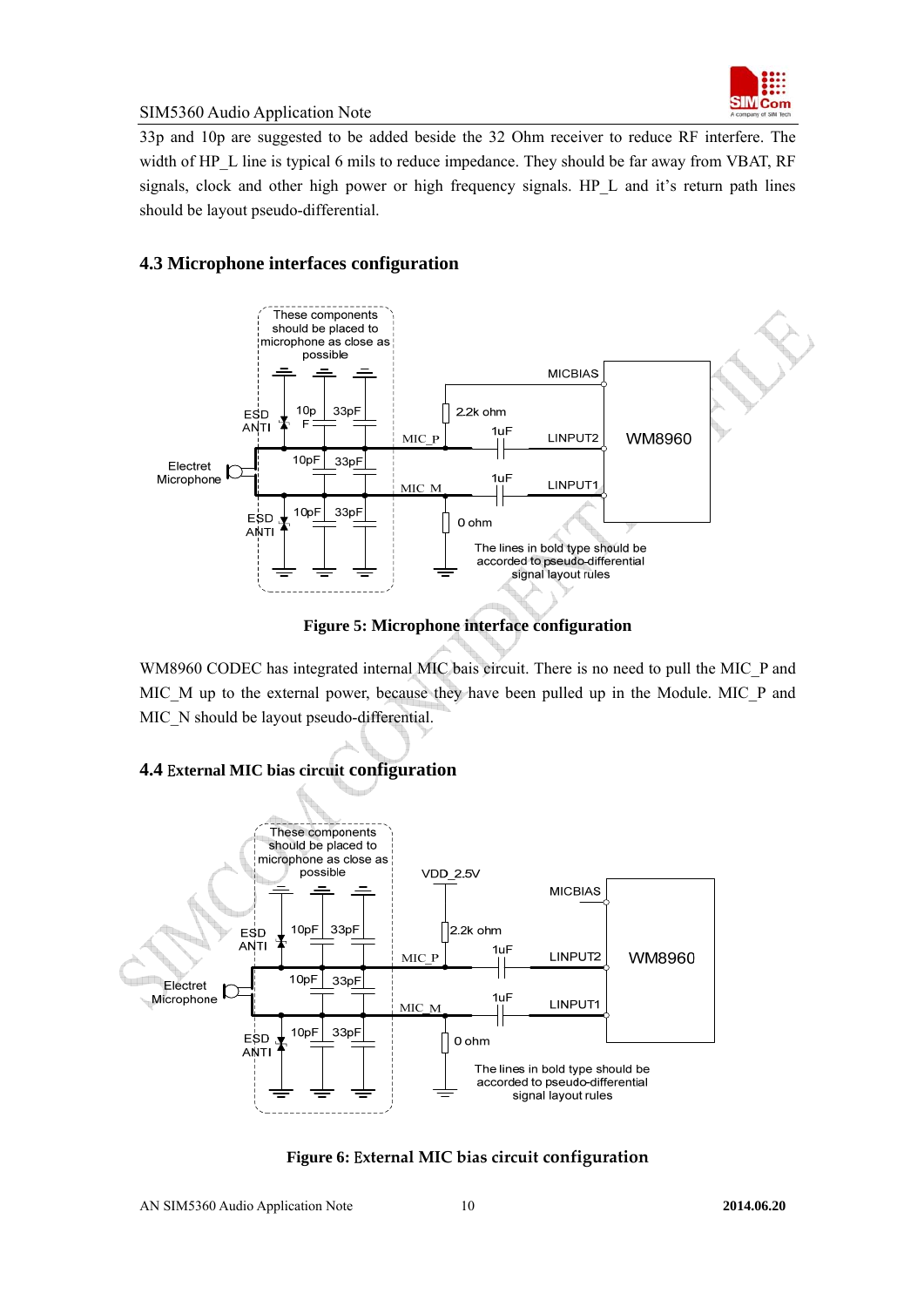

<span id="page-10-0"></span>External MIC bias circuit is described in the figure above. MIC\_P and MIC\_N should be layout pseudo-differential.

### **4.5 Referenced electronic characteristic**

#### **Table 3: MIC Input Characteristics**

| <b>Parameter</b>       | <b>Min</b> | Typ  | <b>Max</b> | Unit   |
|------------------------|------------|------|------------|--------|
| <b>Working Voltage</b> |            | 1.80 |            |        |
| <b>Working Current</b> | 70         |      | 400        | uA     |
| External               |            |      |            |        |
| Microphone             | 1.2        | 2.2  |            | k Ohms |
| Load Resistance        |            |      |            |        |

#### **Table 4: Audio Output Characteristics**

| <b>Parameter</b>     |                 |                    | <b>Min</b> | <b>Typ</b> | <b>Max</b> | Unit |
|----------------------|-----------------|--------------------|------------|------------|------------|------|
| Normal Output        | Differential    | load<br>Resistance | 27         | 32         |            | Ohm  |
| $(HP_L)$             |                 | Output<br>power    |            | 70         |            | mW   |
| Auxiliary            | Single<br>Ended | load<br>Resistance | 12         | 16         |            | Ohm  |
| Output<br>(HPR, HPL) | Differential    | load<br>Resistance | 27         | 32         |            | Ohm  |
|                      | Single<br>Ended | Output<br>power    |            | 21.6       |            | mW   |

#### **Table 5: Speaker Output Characteristics**

| <b>Parameter</b>      | Min | <b>Typ</b> | <b>Max</b> | Unit |
|-----------------------|-----|------------|------------|------|
| Quiescent<br>Current  |     | 6.2        |            | mA   |
| Output<br>power(1KHz) |     | 500        |            | mW   |

# **5 Audio Tuning**

The audio programming model shows how the signal path can be influenced by varying AT command parameters. Parameters <txVol>, <txFilter>, <stGain>, <rxVol> and <txFilter> can be adjusted with corresponding AT commands. For more information on the AT commands and parameters please refer to SIMCOM\_SIM5360\_ATC\_EN\_V1.xx.doc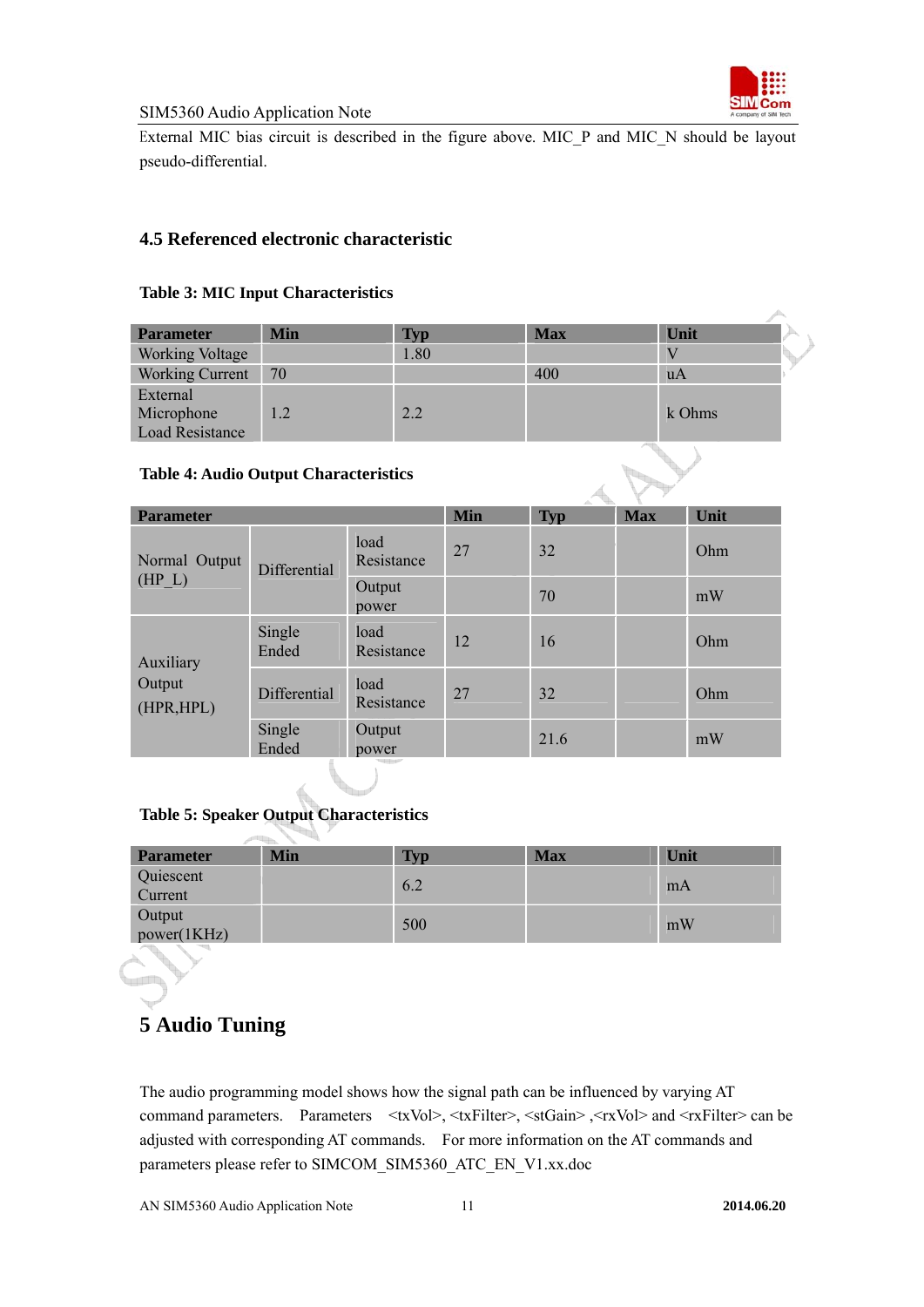

<span id="page-11-0"></span>

**Figure 7: Audio programming model** 

Main audio parameters can be changed to satisfy users' requirement. Here primary register parameters and related description are listed. User can adjust them through AT command. For more detail please refers to Audio Application Document.

| <b>Parameter</b> | <b>Influence to</b>                                                                                    | Range                      | <b>Gain range</b>   | <b>Calculation</b>                               | <b>AT</b> command                |
|------------------|--------------------------------------------------------------------------------------------------------|----------------------------|---------------------|--------------------------------------------------|----------------------------------|
| txVol            | Digital gain of input<br>signal after ADC                                                              | $\overline{0}$ .<br>165535 | Mute,<br>$-84+12dB$ | 20<br>$\ast$<br>log<br>(txVol/<br>16384)         | AT+CTXVOL                        |
| txFilter         | Input PCM 13-tap<br>filter parameters, 7<br>values                                                     | 065535                     |                     | <b>MATLAB</b><br>calculate                       | AT+CTXFTR                        |
| rxVol            | Digital Volume of<br>output signal after<br>speech decoder,<br>before summation of<br>sidetone and DAC | $-300300$                  | dbm                 | $-300300d$<br>hm                                 | AT+CLVL<br>AT+CVLVL<br>AT+CRXVOL |
| stGain           | attenuation<br>Digital<br>of sidetone                                                                  | 0, 165535                  | Mute,<br>$-960dB$   | 20<br>$\ast$<br>log<br>(stGain/<br>$16384$ ) -12 | AT+SIDET                         |
| rxFilter         | Output PCM 13-tap<br>filter parameters, 7<br>values                                                    | 065535                     |                     | <b>MATLAB</b><br>calculate                       | AT+CRXFTR                        |

#### **Table 6: Audio parameter**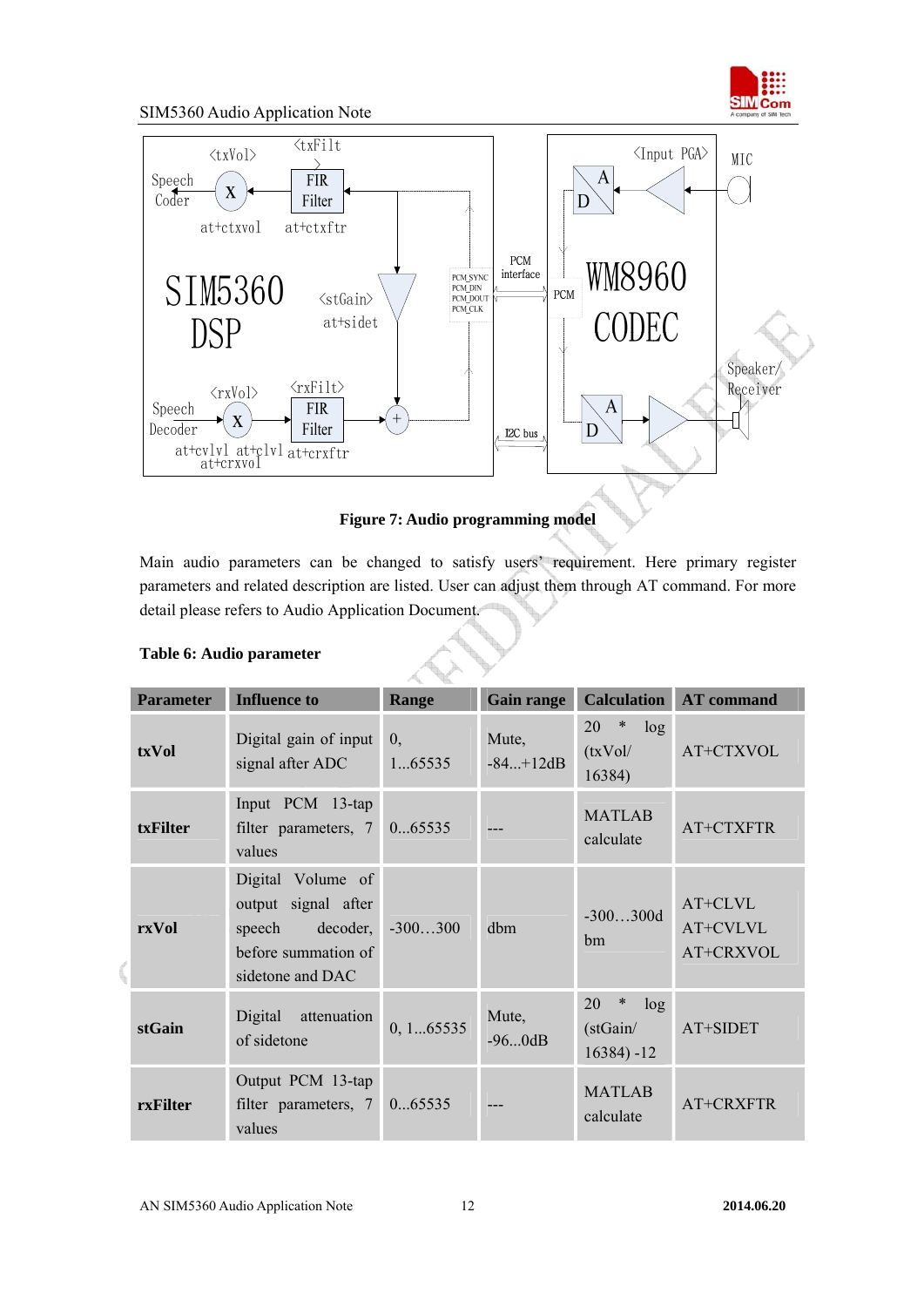

#### <span id="page-12-0"></span>**5.1 MIC volume and frequency response**

In figure7, one can turn adjust codec part or DSP part parameters to get desired MIC volume or frequency response.

#### **DSP part**

| $\langle \text{txFil}\rangle$ : | $AT+ctx$ ftr | (Detail description refer to table 7)                                              |
|---------------------------------|--------------|------------------------------------------------------------------------------------|
| $\langle$ txVol>:               | AT+ctxvol    | (Detail description refer to table 8)                                              |
|                                 |              | Note: From figure7, user can see that AT+ctxftr, AT+ctxvol can influence sidetone. |

#### **5.1.1 AT+CTXFTR Set TX filter**

#### **Description**

This command is used to set audio path parameter  $-$  TX filter, and refer to related hardware design document to get more information.

| <b>SIMPIN</b> | References |
|---------------|------------|
| NO.           | Vendor     |

#### **Syntax**

| <b>PERSONAL</b>                                                                                         |                                                                                                          |  |
|---------------------------------------------------------------------------------------------------------|----------------------------------------------------------------------------------------------------------|--|
| <b>Test Command</b>                                                                                     | Responses                                                                                                |  |
| $AT+CTXFTR=?$                                                                                           | +CTXFTR: (list of supported $\leq$ tx ftr $N$ >s)                                                        |  |
|                                                                                                         | <b>OK</b>                                                                                                |  |
| Read Command                                                                                            | Responses                                                                                                |  |
| AT+CTXFTR?                                                                                              | +CTXFTR: $\langle tx \text{ ftr } I \rangle$ , $\langle x \rangle$ , $\langle tx \text{ ftr } I \rangle$ |  |
|                                                                                                         | OK                                                                                                       |  |
| Write Command                                                                                           | Responses                                                                                                |  |
| $AT+CTXFTR=$                                                                                            | OK.                                                                                                      |  |
| $\langle \text{tx } \text{ftr } \rangle > \langle \dots \rangle \langle \text{tx } \text{ftr } \rangle$ |                                                                                                          |  |

# **Defined values**

 $\langle x \cdot \text{ftr} N \rangle$ 

TX filter level which is from 0 to 65535. (*N* is from 1 to 7)

# **Examples**

```
AT+CTXFTR=1111,2222,3333,4444,5555,6666,7777 
OK
```
#### **5.1.2 AT+CTXVOL Set TX volume**

#### **Description**

AN SIM5360 Audio Application Note13 **2014.06.20**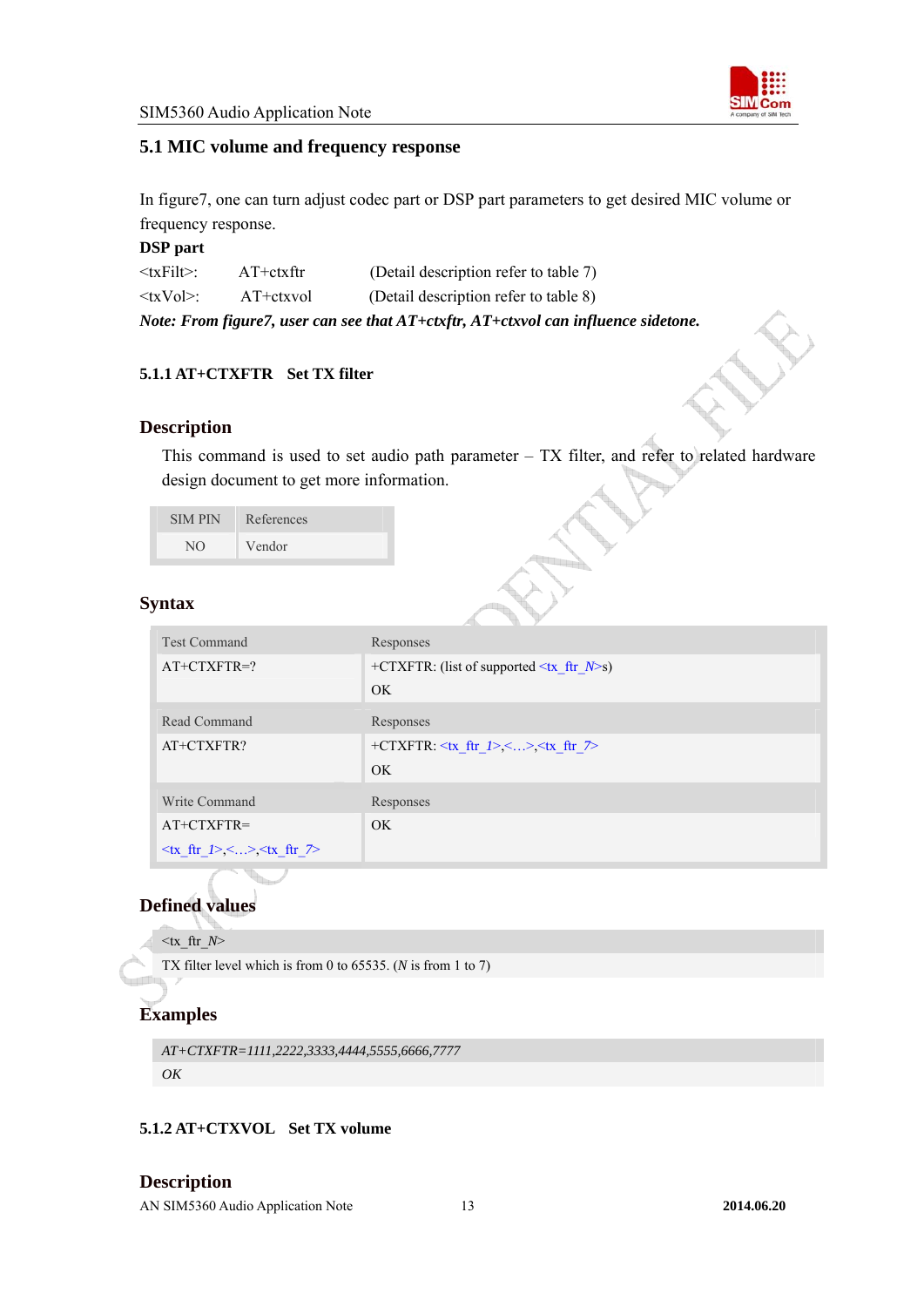

<span id="page-13-0"></span>This command is used to set audio path parameter – TX volume, and refer to related hardware design document to get more information.

| <b>SIMPIN</b> | References |
|---------------|------------|
| N()           | Vendor     |

#### **Syntax**

| <b>Test Command</b>         | Responses                                                         |
|-----------------------------|-------------------------------------------------------------------|
| $AT+CTXVOL=?$               | $+CTXVOL$ : (list of supported $\langle tx \space vol \rangle$ s) |
|                             | OK                                                                |
| Read Command                | Responses                                                         |
| AT+CTXVOL?                  | $+CTXVOL: \leq tx$ vol>                                           |
|                             | OK                                                                |
| Write Command               | Responses                                                         |
| AT+CTXVOL= <tx vol=""></tx> | OK                                                                |

#### **Defined values**

 $\langle tx \ v_0 \rangle$ 

TX volume level which is from 0 to 65535.

#### **Examples**

```
AT+CTXVOL=1234 
OK
```
#### **5.2 Receiver or Speaker volume and frequency response**

In figure7, one can only turn adjust DSP part parameters to get desired receiver or speaker volume and frequency response. The parameter of codec part of module can not be adjusted. **DSP part** 

| -------                           |             |                                        |
|-----------------------------------|-------------|----------------------------------------|
| $\langle \text{rxFilt} \rangle$ : | AT+crxftr   | (Detail description refer to table 9)  |
| $<$ rxVol>:                       | $AT+cv1vl.$ | (Detail description refer to table 10) |
|                                   | $AT+clvl,$  | (Detail description refer to table 11) |
|                                   | $AT+crxvol$ | (Detail description refer to table 12) |
|                                   |             |                                        |

**AT+crxvol is used for fine tuning for <rxVol>. AT+CLVL and AT+CVLVL are used for coarse tuning for <rxVol>.** Although we provide some AT for adjust the volume such as CRXVOL. These commands can change the voice levels together, that is to say, all the levels are promoted by these two parameters. But if you want to change each sound level value, you should use command CVLVL.

AT+CVLVL This command changes the sound level values of the command CLVL. Now we provide 8 levels for each audio channel. The level 0 is muted and it can not be changed by CVLVL. Levels 1 to 7 are supported to change the value of sound level. CVLVL command could let you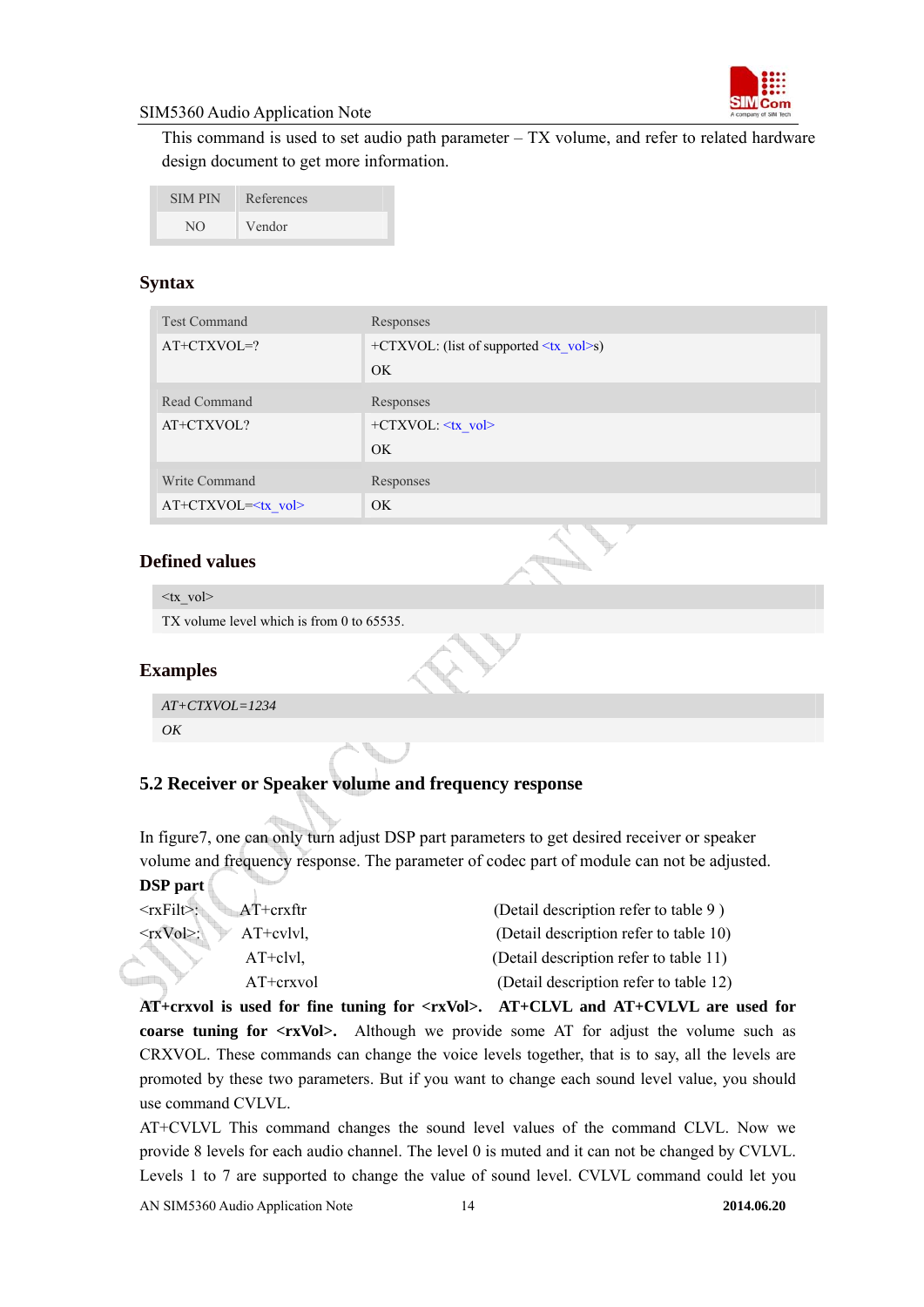

<span id="page-14-0"></span>change these four levels. The bigger the number presents the louder the voice. And the range of each level is -5000 to 5000.

#### **5.2.1 AT+CRXFTR Set RX filter**

#### **Description**

This command is used to set audio path parameter – RX filter, and refer to related hardware design document to get more information.

SIM PIN References NO Vendor

#### **Syntax**

| <b>Test Command</b>                                                                     | Responses                                                               |
|-----------------------------------------------------------------------------------------|-------------------------------------------------------------------------|
| $AT+CRXFTR=?$                                                                           | +CRXFTR: (list of supported $\leq$ rx ftr $N$ >s)                       |
|                                                                                         | OK                                                                      |
| Read Command                                                                            | Responses                                                               |
| AT+CRXFTR?                                                                              | $+$ CRXFTR: $\langle$ rx ftr $l$ >, $\langle$ >, $\langle$ rx ftr $l$ > |
|                                                                                         | OK.                                                                     |
| Write Command                                                                           | Responses                                                               |
| $AT+CRXFTR=$                                                                            | OK.                                                                     |
| $\langle Tx \text{ ftr}_2 \rangle, \langle x \rangle, \langle Tx \text{ ftr}_2 \rangle$ |                                                                         |

#### **Defined values**

 $\langle$ rx ftr *N* 

RX filter level which is from 0 to 65535. (*N* is from 1 to 7)

#### **Examples**

```
AT+CRXFTR=1111,2222,3333,4444,5555,6666,7777
```
*OK* 

# **5.2.2 AT+CVLVL Set value of sound level**

#### **Description**

This command is used to set audio path parameter  $- RX$  volume. This command is different from CRXVOL (command CRXVOL will modify the values of all sound levels offset we provided together). You can change the value of each sound level based on your design separately through this command. Please refer to related hardware design document for more information. SIM PIN References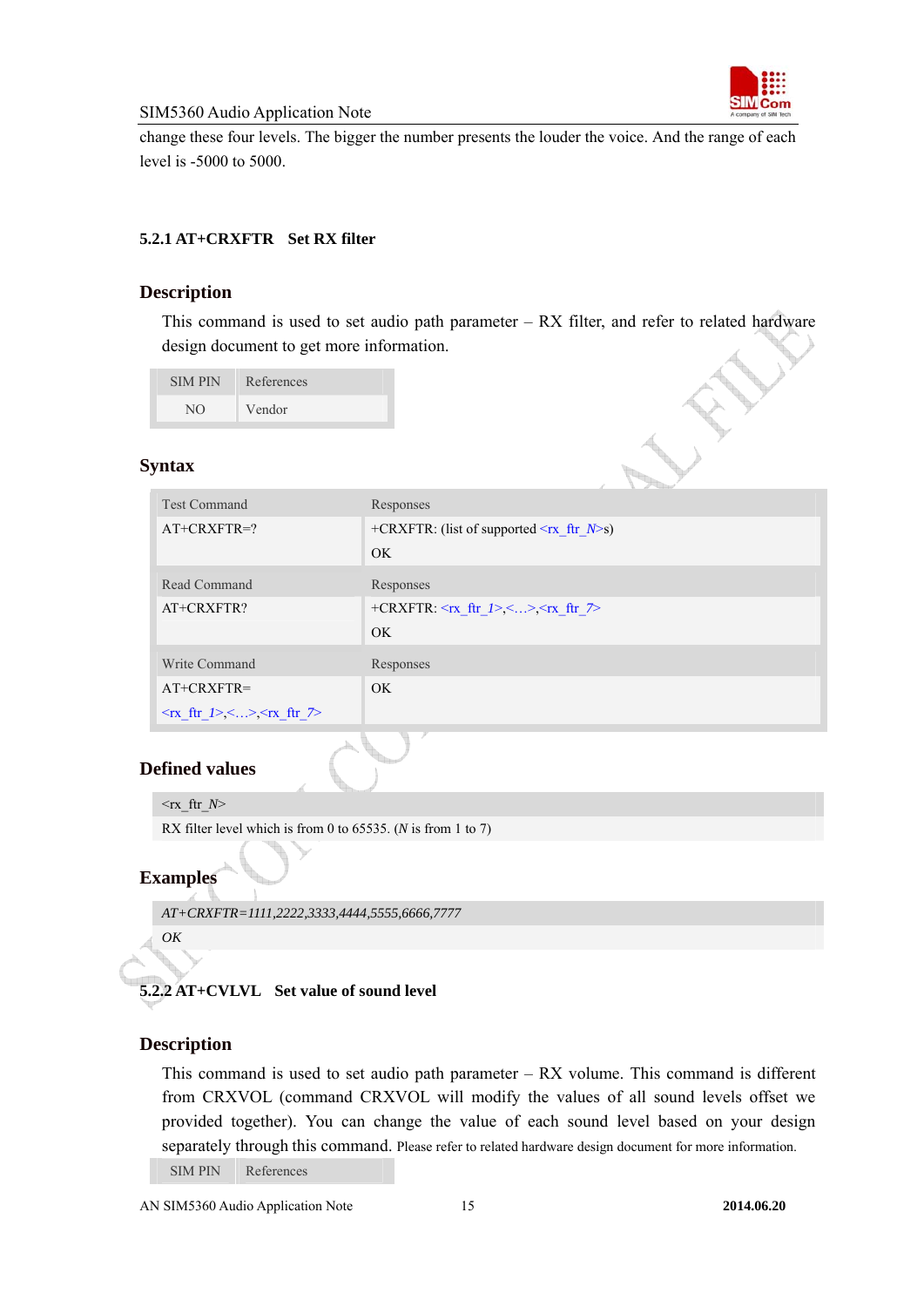

<span id="page-15-0"></span>NO Vendor

#### **Syntax**

| <b>Test Command</b>                | Responses                                                                                                                                  |
|------------------------------------|--------------------------------------------------------------------------------------------------------------------------------------------|
| $AT+CVLVL=?$                       | +CVLVL: (list of supported $\langle \text{lv} \rangle$ s),(list of supported $\langle \text{lv} \rangle$ v-alue>s)                         |
|                                    | OK.                                                                                                                                        |
| Read Command                       | Responses                                                                                                                                  |
| AT+CVLVL?                          | $+CVLVL:$<br>$\langle v \rangle$ value1>, $\langle v \rangle$ value2>, $\langle v \rangle$ value3>, $\langle v \rangle$ value4><br>$\cdot$ |
|                                    | $\langle v $ value $\langle v  v  v $ value $\langle v  v  v$ value $\langle v  v  v$ value $\langle v  v  v$                              |
|                                    | OK.                                                                                                                                        |
| Write Command                      | Responses                                                                                                                                  |
| $AT+CVLVL=< v >$ , $\lt v $ value> | $+CVLVL$ : $ v $ value                                                                                                                     |
|                                    |                                                                                                                                            |
|                                    | OK.                                                                                                                                        |
|                                    | <b>ERROR</b>                                                                                                                               |

#### **Defined values**

#### $<$ lvl $>$

Sound level number which is from 1 to 8.

<lvl value>

Sound level value which is from -5000 to 5000.

 $\langle$ lvl value1>

Sound level value that sound level number equals 1.

<lvl\_value2>

Sound level value that sound level number equals 2.

<lvl\_value3>

Sound level value that sound level number equals 3.

<lvl\_value4>

Sound level value that sound level number equals 4.

<lvl\_value5>

Sound level value that sound level number equals 5. đh

#### <lvl value6>

Sound level value that sound level number equals 6.

#### $\langle$ lvl value7>

Sound level value that sound level number equals 7.

#### <lvl\_value8>

Sound level value that sound level number equals 8.

#### **5.2.3 AT+CLVL Loudspeaker volume level**

#### **Description**

AN SIM5360 Audio Application Note16 **2014.06.20**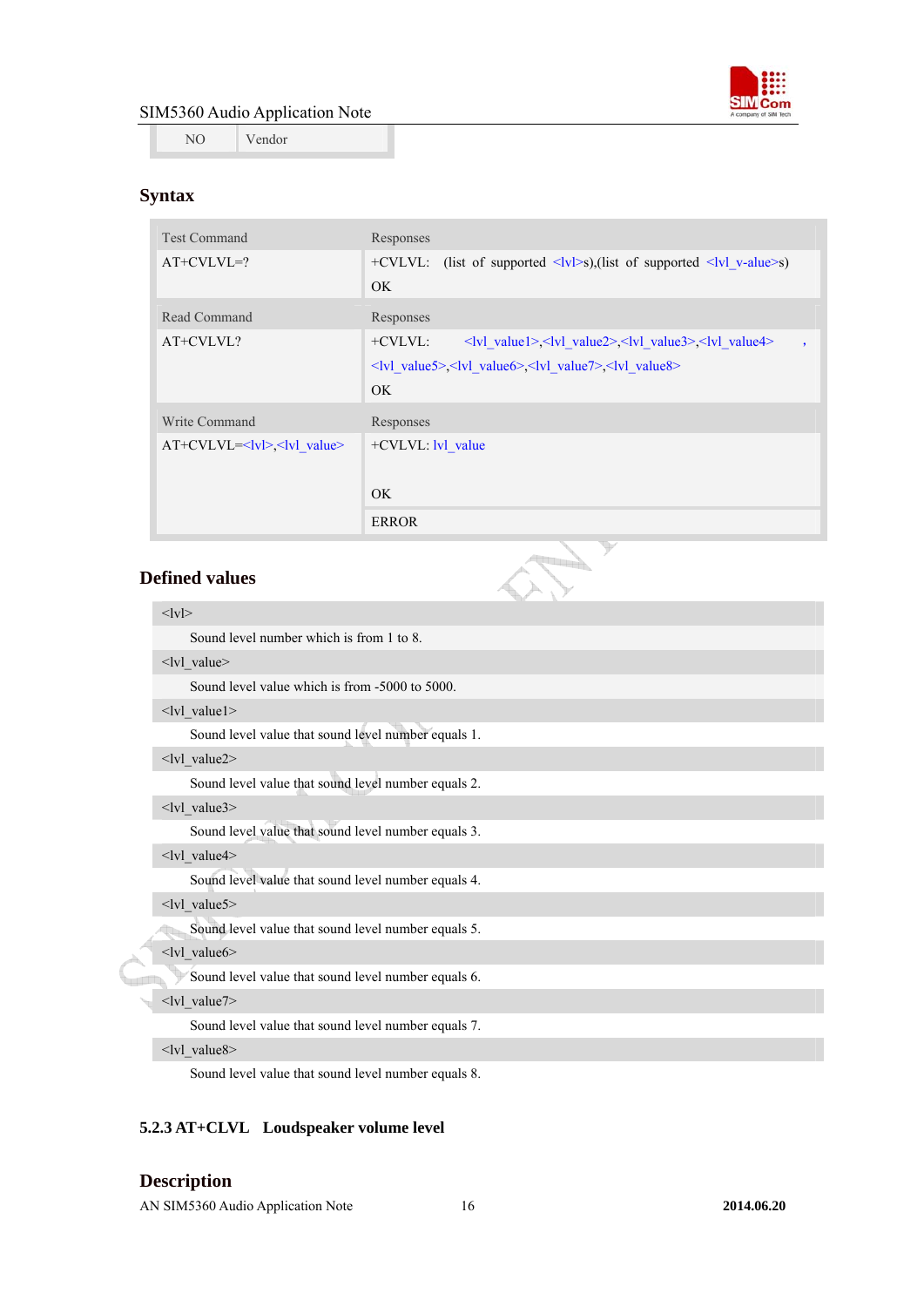

<span id="page-16-0"></span>Write command is used to select the volume of the internal loudspeaker audio output of the device.

Test command returns supported values as compound value.

| <b>SIMPIN</b> | References     |
|---------------|----------------|
| NO.           | 3GPP TS 27.007 |

# **Syntax**

| <b>Test Command</b> | Responses                                   |
|---------------------|---------------------------------------------|
| $AT+CLVL=?$         | $+CLVL$ : (list of supported $\le$ level>s) |
|                     | OK.                                         |
| Read Command        | Responses                                   |
| $AT+CLVL?$          | $+CLVL: \le$ level>                         |
|                     | OK.                                         |
| Write Command       | Responses                                   |
| $AT+CLVL=$          | OK.                                         |
|                     | <b>ERROR</b>                                |

#### **Defined values**



#### <level>

Integer type value which represents loudspeaker volume level. The range is from 0 to 7, and 0 represents the lowest loudspeaker volume level, 2 is default factory value.

**NOTE:**  $\le$  level> is nonvolatile, and it is stored when restart.

#### **Examples**

| $AT+CLVL$ ? |
|-------------|
| $+CLVL:2$   |
| OΚ          |
| $AT+CLVL=3$ |
| OК          |

# **5.2.4 AT+CRXVOL Set RX volume**

# **Description**

This command is used to set audio path parameter – RX volume, and refer to related hardware design document to get more information.

| <b>SIMPIN</b> | References |
|---------------|------------|
| NO.           | Vendor     |

#### **Syntax**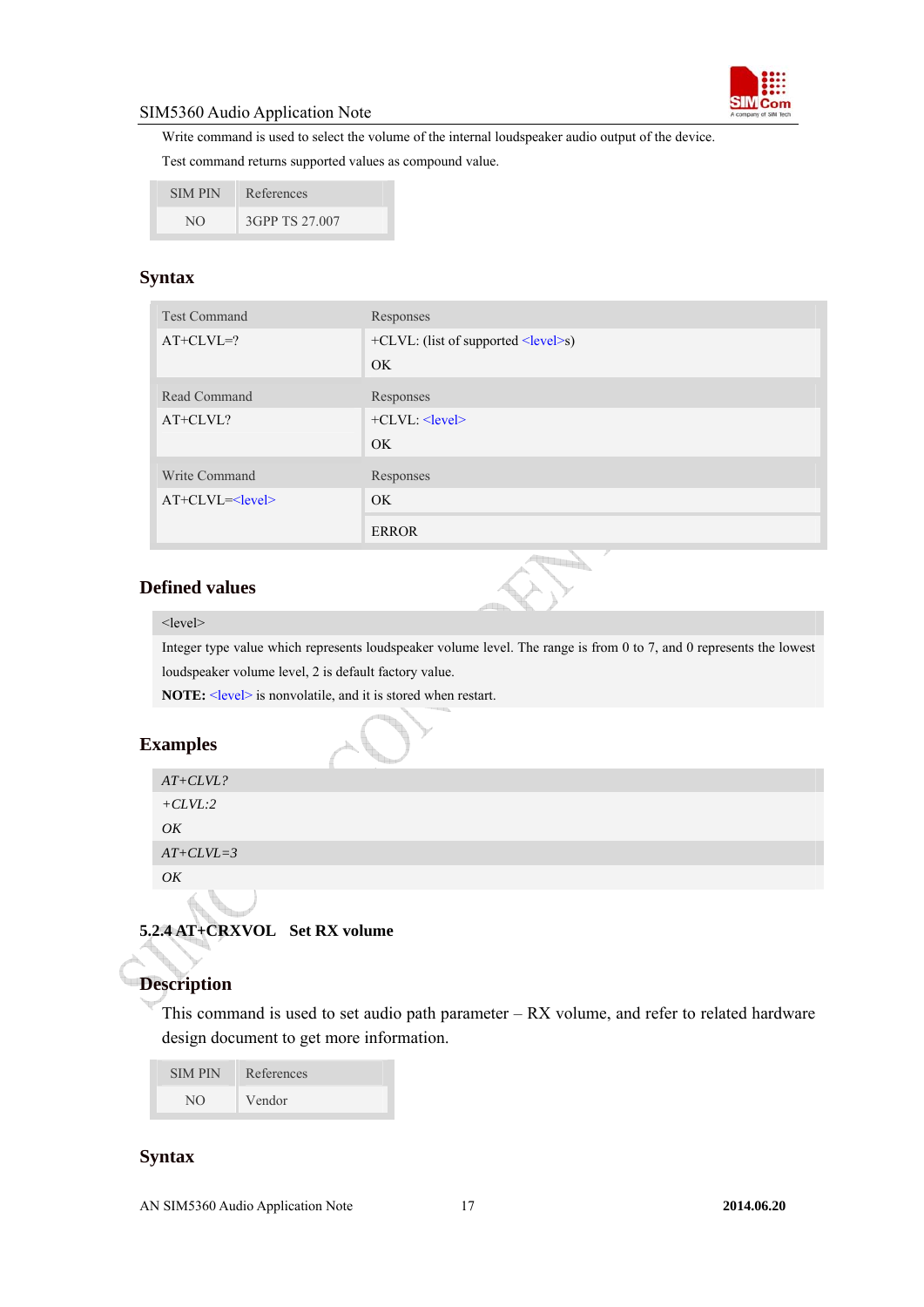

<span id="page-17-0"></span>

| <b>Test Command</b>         | Responses                                               |
|-----------------------------|---------------------------------------------------------|
| $AT+CRXVOL=?$               | +CRXVOL: (list of supported $\langle rx \rangle$ vol>s) |
|                             | OK                                                      |
| Read Command                | Responses                                               |
| AT+CRXVOL?                  | +CRXVOL: <rx vol=""></rx>                               |
|                             | OK                                                      |
| Write Command               | Responses                                               |
| AT+CRXVOL= <rx vol=""></rx> | OK.                                                     |

#### **Defined values**

 $\langle$ rx\_vol $>$ 

RX volume level which is from -100 to 100.

# **Examples**

*AT+CRXVOL=12 OK* 

# **5.3 AT+SIDET Digital attenuation of sidetone**

#### **Description**

The command is used to set digital attenuation of sidetone. For more detailed information, please refer to relevant HD document.

SIM PIN References NO Vendor

#### **Syntax**

|  | <b>Test Command</b> | Responses                                  |
|--|---------------------|--------------------------------------------|
|  | $AT+SIDET=?$        | $+$ SIDET: (list of supported $\leq$ st>s) |
|  |                     | OK                                         |
|  | Read Command        | Responses                                  |
|  | AT+SIDET?           | $+SIDET:~< st>$                            |
|  |                     | OK                                         |
|  | Write Command       | Responses                                  |
|  | $AT+SIDET = $       | OK                                         |
|  |                     | <b>ERROR</b>                               |

#### **Defined values**

 $<$ st $>$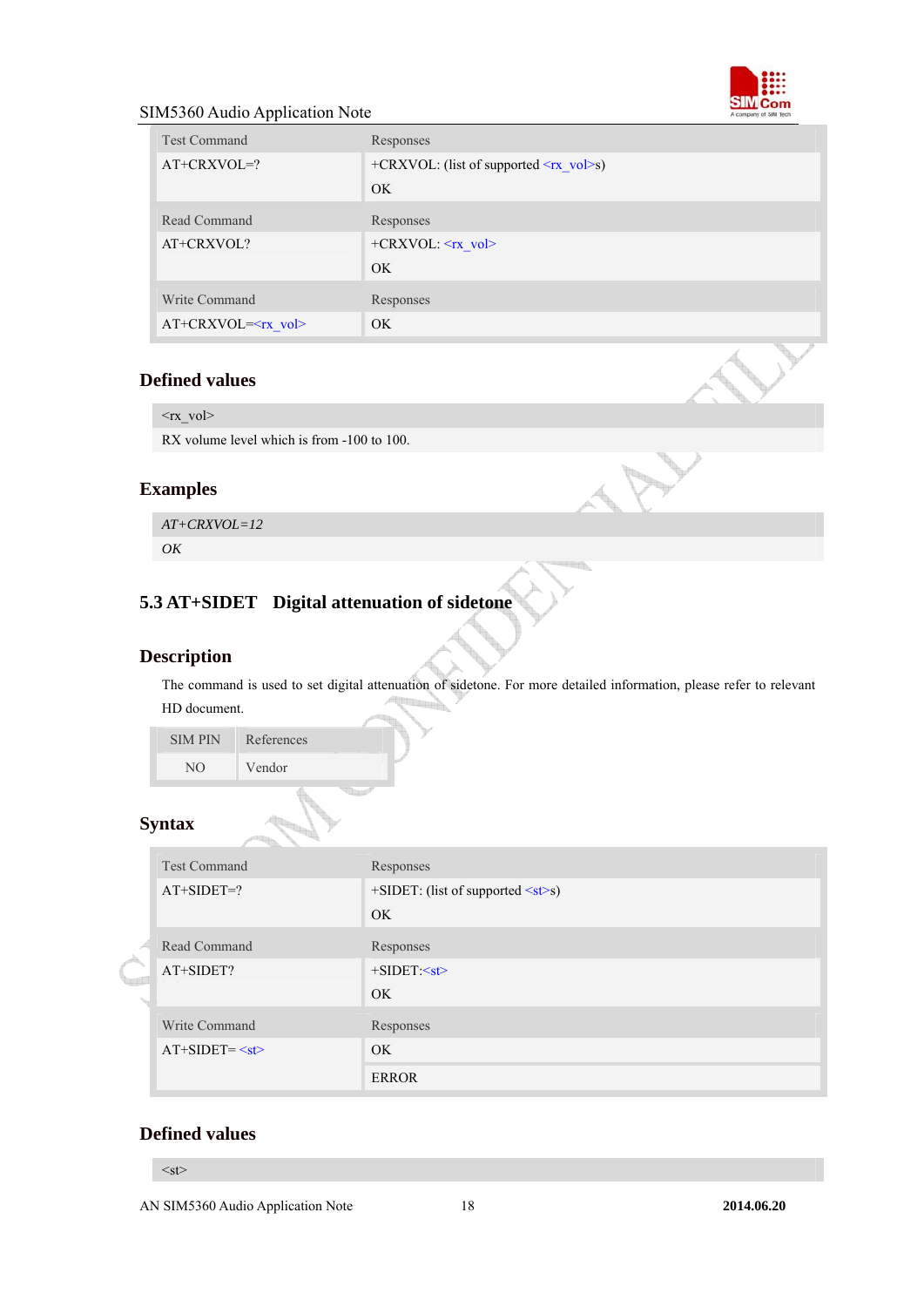

<span id="page-18-0"></span>Digital attenuation of sidetone, integer type in decimal format and nonvolatile. Range: from 0 to 65535. Factory value: HANDSET:2034, HEADSET:1024, SPEAKER PHONE: 0.

#### **Examples**

| $AT+CSDVC=1$   |  |
|----------------|--|
| OK             |  |
| $AT+SIDET?$    |  |
| $+SIDET: 2304$ |  |
| OK             |  |

#### **5.4 Echo canceller**

SIM5360 has AT command*"AT+ CECM"* to adjust echo canceller.

This AT command is used to select the echo cancellation mode. Each audio channel has it's own default echo cancellation mode.

at+cecm=0 : disable EC mode

at+cecm=1 : EC mode recommended for Handset

at+cecm=2 : EC mode recommended for Headset

at+cecm=3 : EC mode recommended for HANDSFREE

at+cecm=4 : EC mode recommended for SPEAKER

at+cecm=5 : EC mode recommended for BT HEADSET

at+cecm=6,EC mode recommended for Speaker phone aggressive echo arithmetic

at+cecm=7,EC mode recommended for Speaker phone medium echo arithmetic

at+cecm=8,EC mode recommended for Speaker least aggressive echo arithmetic

# **5.5 TDD noise**

Making sure the module connect to ground well can help to reduce the TDD noise and improve ESD.

Filtering capacitors and beads are suggested to be added in the audio lines, 33p and 10p can help reduce the 850Mhz/900Mhz and 1800Mhz/1900Mhz RF interfere. If it is signal, the filtering capacitors and beads are suggested to add beside the module pins. If it is output trace, the filtering capacitors and beads are suggested to add beside the handset/ headset/speaker connector.

#### **5.6 Sending and receiving distortion**

There are many factors which may influence the sending and receiving distortion.

1. Unsuitable FIR parameters. They can be adjust by AT+CTXFTR, AT+CRXFTR.

- 2. Too large TDD noise.
- 3. Unsuitable AGC parameters.

AN SIM5360 Audio Application Note19 **2014.06.20**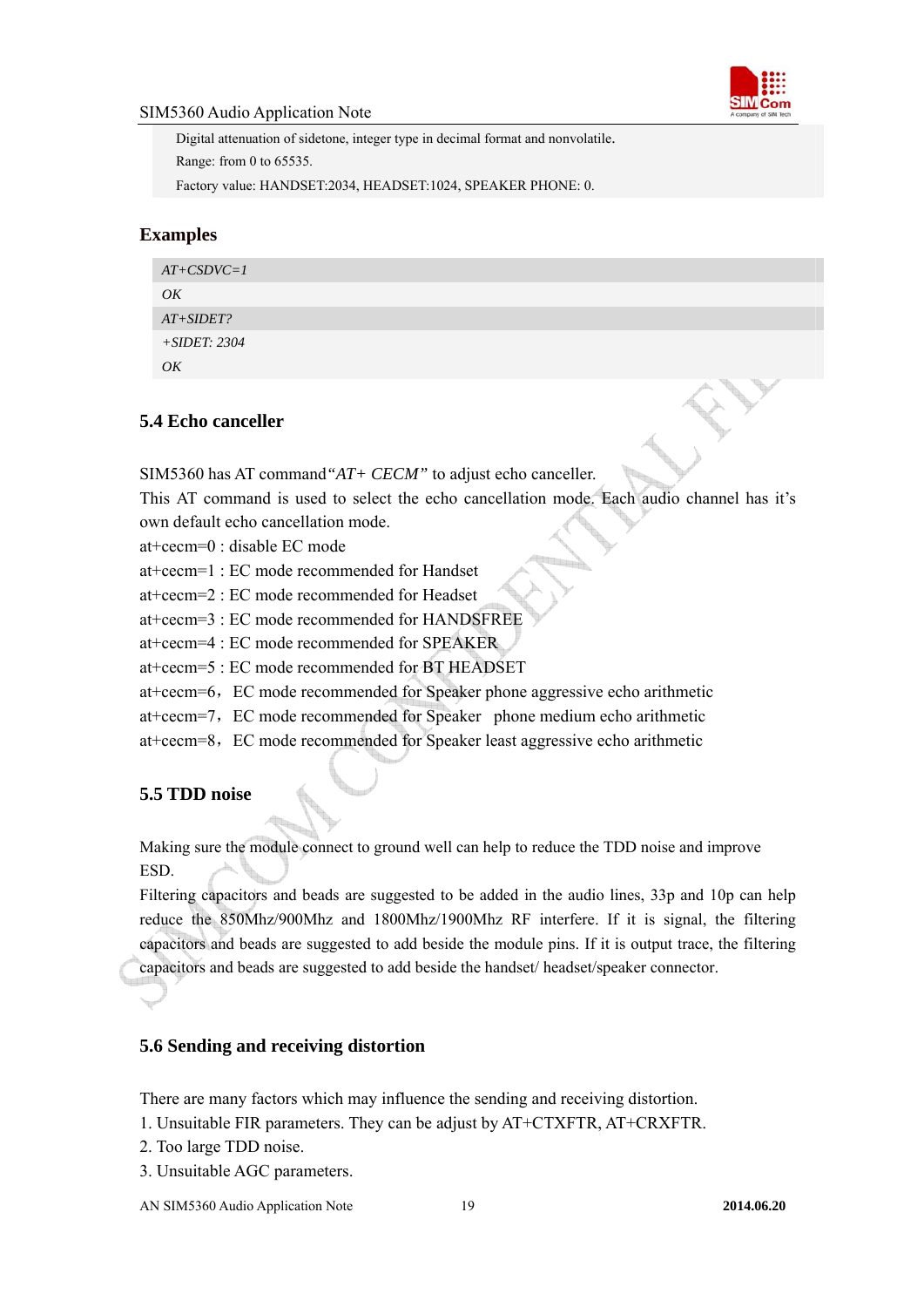

#### <span id="page-19-0"></span>**5.7 DTMF distortion**

Too large sending and receiving gain may result in DTMF distortion.

If one find DTMF sending distortion which can be measured by the oscillograph in receiving end, one can decrease the codec gain and try again. Other sending parameters can also be adjusted to get better DTMF performance.

If one find DTMF receiving distortion, on can adjust receiving parameters to get better DTMF performance.

# **6 Layout guide**

The audio signals are sensitive to RF signals and power sources (for example Vbat). Please make sure that the audio signals are far away from the RF signals and Vbat. And the output signals and input signals should be kept away from each other by ground. The differential lines should be layout together. And HPL and HPR are not differential signals, so they should be layout separately.

Filtering capacitors and beads are suggested to be added in the audio lines, 33p and 10p can help reduce the 850Mhz/900Mhz and 1800Mhz/1900Mhz RF interfere. If it is signal, the filtering capacitors and beads are suggested to add beside the module pins. If it is output trace, the filtering capacitors and beads are suggested to add beside the handset/ headset/speaker connector.

One can send design to us for checking.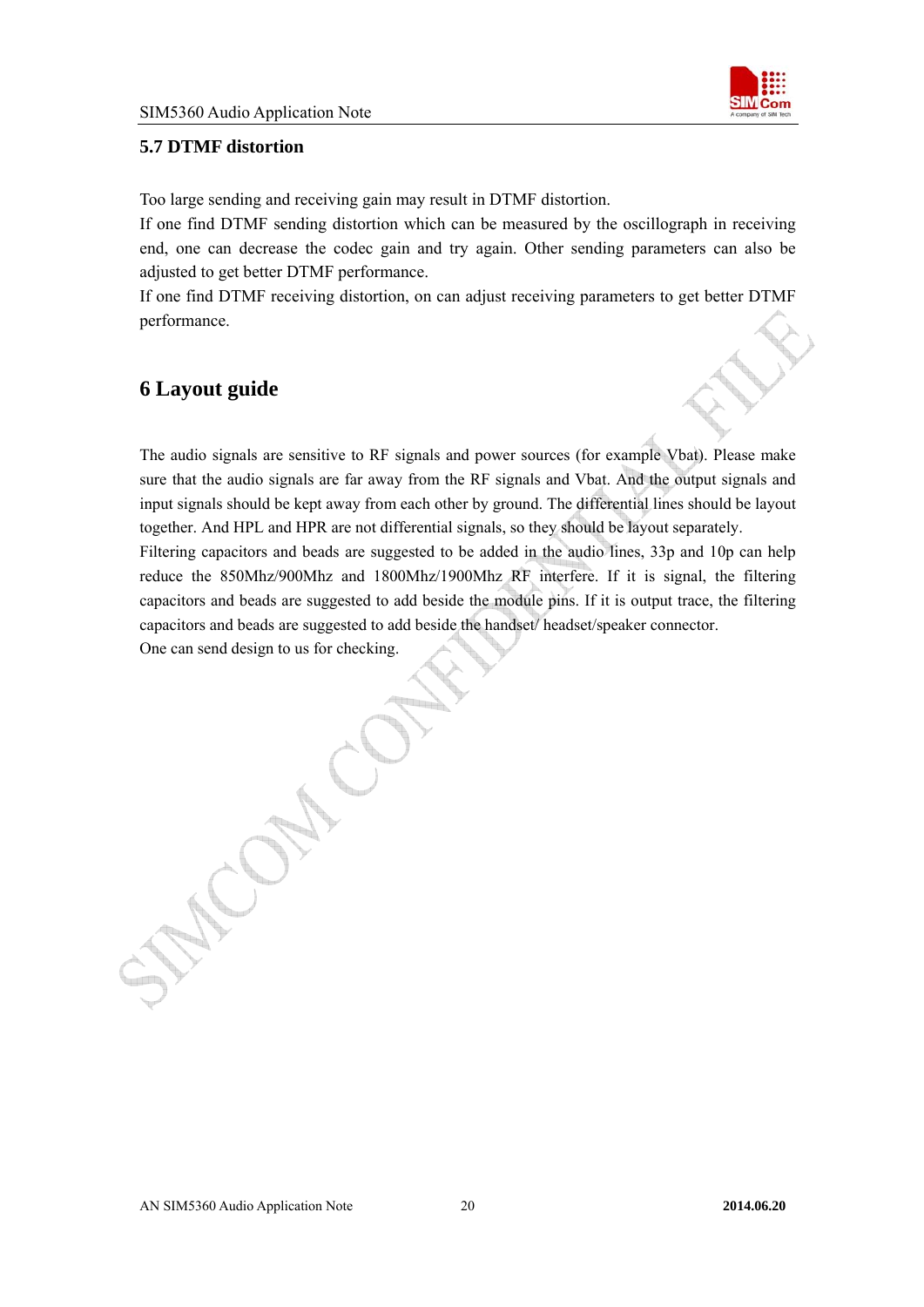

# <span id="page-20-0"></span>**7 Appendix**

**I. SIM5360 external audio code schematic**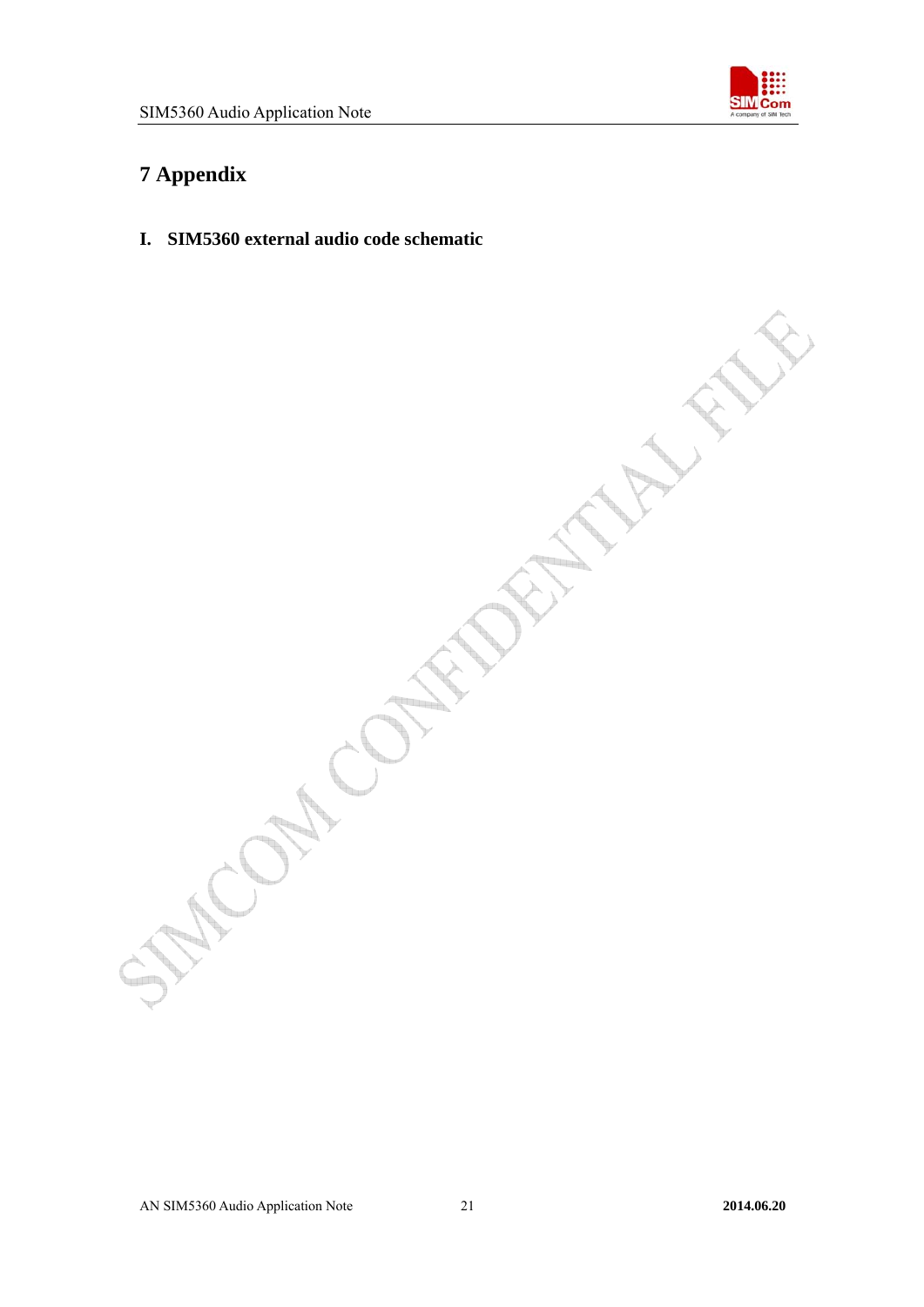

 $\hfill \Box$ 

 $\bigcup$ 

 $\mathbb B$ 

 $\prec$